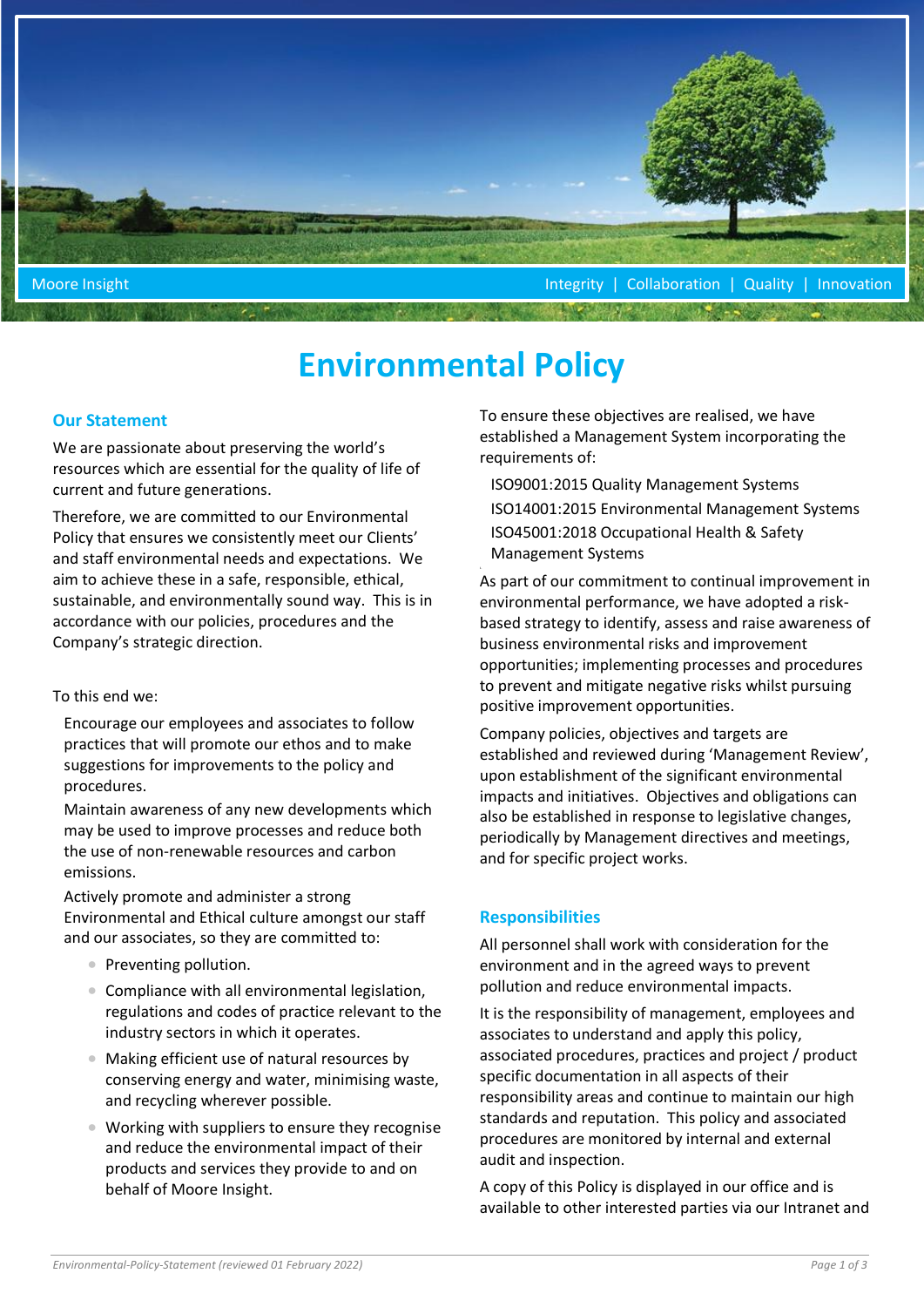

is communicated to employees and persons working on our behalf.

# **Our Procedures**

The following procedures apply when working in our own offices and on client sites.

Employees and associates should make themselves aware of any environmental policy and procedures applying to that site and ensure they adhere to any rules regarding recycling and non-wastage of resources.

# **Communication – Meetings & Travel**

The company utilises all the functionality of Microsoft Teams whenever possible to reduce the need to travel to meetings.

When travel is required, employees and associates are encouraged to use public transport wherever possible.

## **Paper**

Employees will only print when necessary, using doublesided printing. Whenever unsolicited post is delivered, we request removal from the mailing list.

## **Equipment**

Wherever possible, equipment will be purchased locally with 'eco-labelling'. All electrical equipment will be turned off when not in use. It will also be maintained in good working order and disposed of in the appropriate manner, when no longer serviceable.

All printer cartridges and batteries will be recycled.

## **Pollution - Cleaning Materials**

Environmentally friendly cleaning materials are used wherever possible.

## **Refuse – Paper & Non-Paper**

The Company will procure recycled or reused products wherever possible. Reusing packaging, stationery and containers to reduce dependence on non-reusable products is encouraged. All paper refuse which cannot be re-used, should be sorted and placed in the bins provided, for collection by the recycling company.

#### **Smoking**

The Company has a strict no smoking policy in line with legislation introduced on the 1 July 2007.

#### **Storage**

Items / equipment no longer required will not be stored for longer than necessary and will be disposed of by recycling or passed to charities, where possible.

#### **Utilities - Energy**

Employees should ensure that lighting is not used in rooms that are unoccupied and low energy bulbs are used wherever possible. To preserve energy, doors should be kept closed wherever possible, when heating is being used.

Management will review the heating level requirements daily and ensure that the office is kept to the required level necessary and that areas not in use are not heated unnecessarily.

#### **Utilities - Water**

Employees should not waste water. Any leakages should be immediately notified to the Operations Team.

## **Record Keeping**

A record is kept of the utilities costs, waste disposal costs and amounts of waste produced. This is reviewed year on year and measures undertaken to reduce usage and cost.

## **Wastage**

Employees should be aware of the cost of raw materials to the Company and to the environment. At all times they should ensure wastage is kept to a minimum. Usage of materials and possible wastage will be regularly reviewed to assess if improved measures may be undertaken.

# **Carbon Reduction Plan**

Moore Insight is committed to achieving Net Zero from scope 1, 2 and 3 emissions by 2025. Our Carbon [Reduction Plan](https://www.moore-insight.com/MediaLibsAndFiles/media/insightmsc.moorestephens.com2020/Documents/PPN-0621-Carbon-Reduction-Plan-Moore-Insight.pdf) has been created, in accordance with PPN 06/21 and associated guidance and reporting standard for Carbon Reduction Plans, to support this and ensure we meet the commitments set out within this policy.